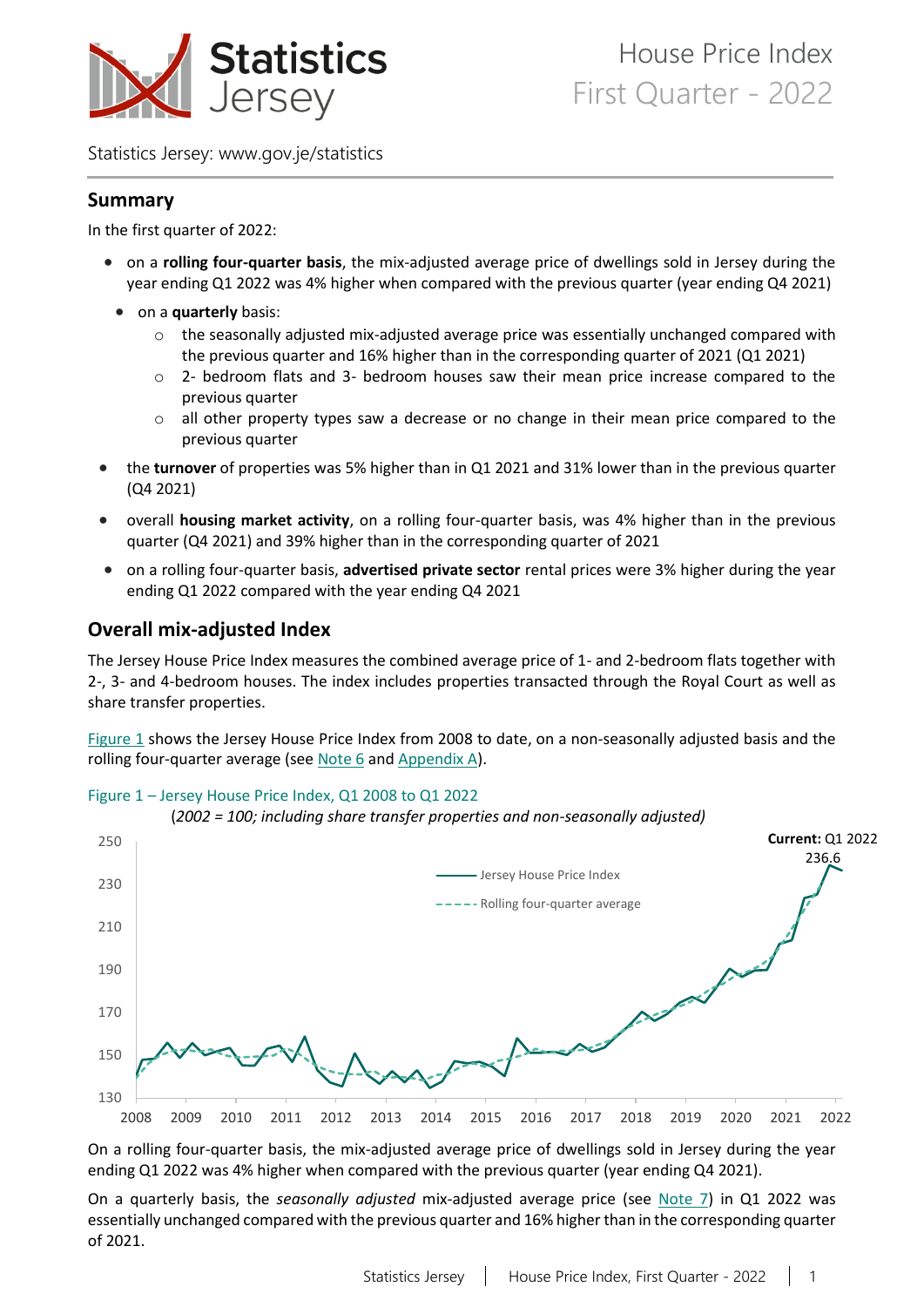

# **1-bedroom flats**

The mean prices for 1-bedroom flats are shown in [Figure 2.](#page-1-0)

<span id="page-1-0"></span>



Following a sharp increase in mean prices in early 2008, the remainder of 2008 and 2009 saw the mean price of 1-bedroom flats remain essentially stable at around £230,000. During 2010 and 2011 the mean price of this property type decreased, largely due to an increase in turnover of lower priced share transfer properties. Since that time, the mean price has increased, with the annual average in 2021 being £322,000.

The mean price of 1-bedroom flats sold in the latest quarter was **£339,000**, which was essentially unchanged compared with the previous quarter (Q4 2021) and was the joint highest mean price seen to date.

The *median* price of 1-bedroom flats sold in the latest quarter was £332,000.

[Figure 3](#page-1-1) shows the distribution of prices for these properties sold in Q4 2021 and Q1 2022.

<span id="page-1-1"></span>Figure 3 – Price distributions for 1-bedroom flats, Q4 2021 and Q1 2022



The largest volume sold in Q4 2021 was in the £265,001 - £290,000 price bracket (26% of transactions).

Table 1 – Mean prices for 1-bedroom flats

| 1-bed Flats   | 2019                                                |    |    |    | 2020 |    |    |    | 2021 |    |    |    |
|---------------|-----------------------------------------------------|----|----|----|------|----|----|----|------|----|----|----|
|               | Q2                                                  | O3 | Q4 | Q1 | Q2   | Q3 | Q4 | Q1 | Q2   | O3 | O4 | O1 |
| Price (£,000) | 260 247 263 281 271 268 289 300 294 315 325 339 339 |    |    |    |      |    |    |    |      |    |    |    |

The Q1 2022 mean price has a 95% confidence interval of ± £13,000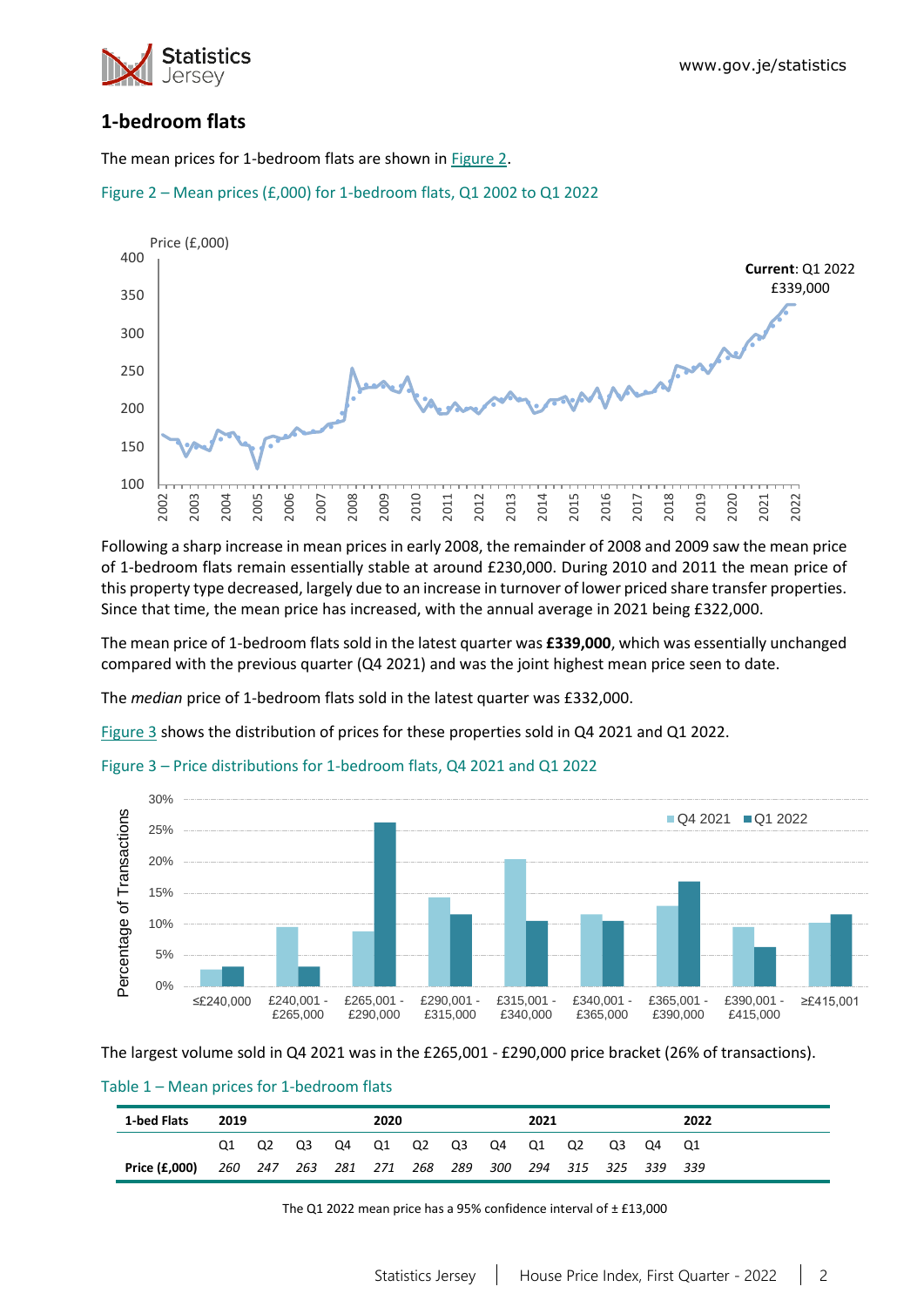



# **2-bedroom flats**

The mean prices for 2-bedroom flats are shown in [Figure 4.](#page-2-0)

<span id="page-2-0"></span>

During 2008 and 2009 the mean price was relatively stable at around £320,000. Subsequently the mean price increased, taking the annual mean price of this property type to around £369,000 by 2012. More recently, the mean price has increased further, with the annual average price in 2021 being £487,000.

The mean price of 2-bedroom flats sold in the latest quarter was **£519,000**, which was £23,000 higher than in the previous quarter (Q4 2021) and was the highest mean price seen to date.

The *median* price of 2-bedroom flats sold in the latest quarter was £500,000.

[Figure 5](#page-2-1) shows the distribution of prices for these properties sold in Q4 2021 and Q1 2022.



<span id="page-2-1"></span>

The largest volumes sold in Q1 2022 were in the £455,001 - £500,000 and £545,001 - £590,000 price brackets (both being 21% of transactions).

#### Table 2 – Mean prices for 2-bedroom flats

| 2-bed Flats   | 2019 |    |                                                     | 2020 |  |  | 2021 |  |          | 2022 |
|---------------|------|----|-----------------------------------------------------|------|--|--|------|--|----------|------|
|               |      | Q3 | Q4 Q1 Q2 Q3 Q4 Q1 Q2                                |      |  |  |      |  | Q3 Q4 Q1 |      |
| Price (£,000) |      |    | 415 390 411 424 427 439 422 440 459 494 491 496 519 |      |  |  |      |  |          |      |

The Q1 2022 mean price has a 95% confidence interval of  $\pm$  £30,000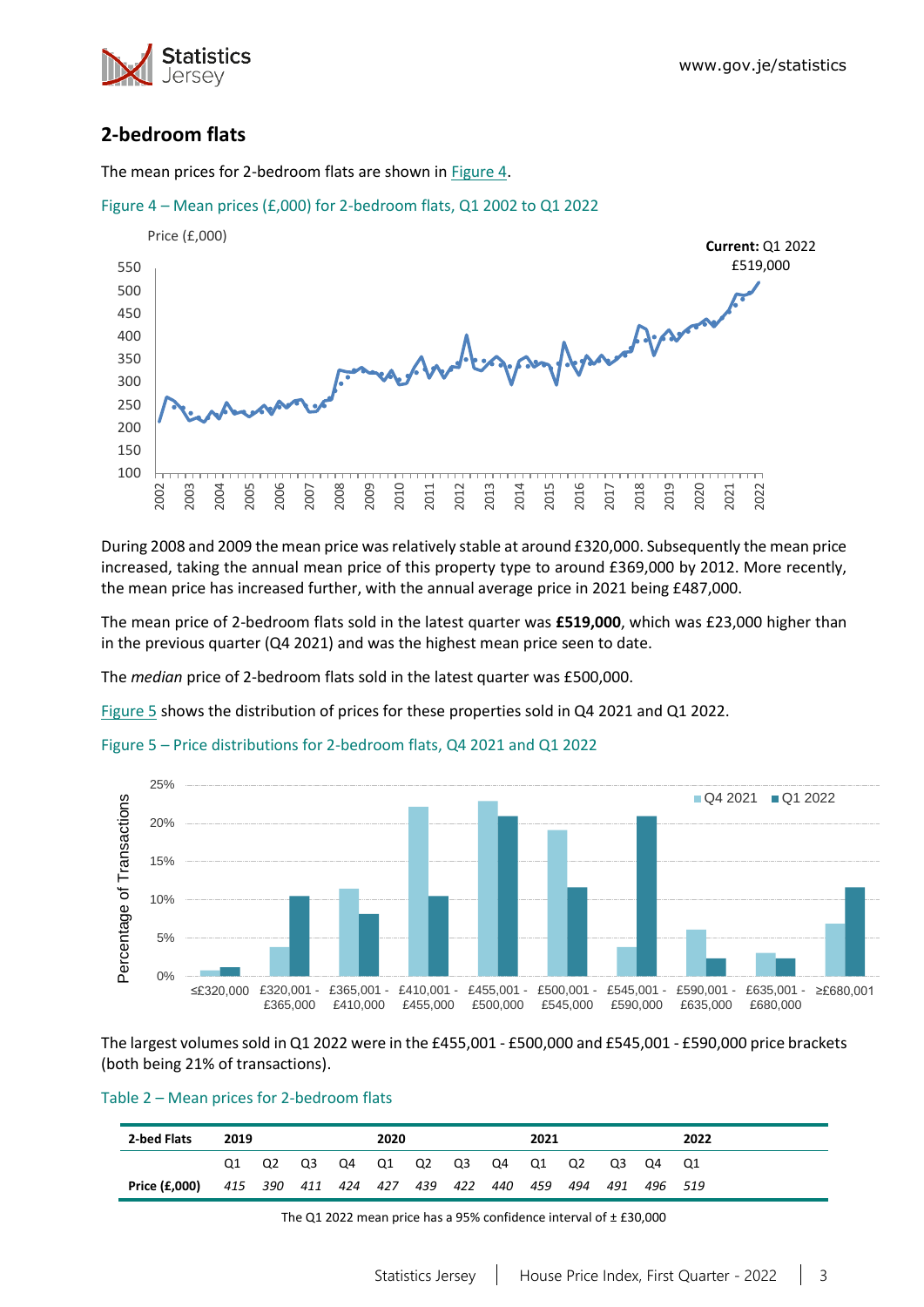

### **2-bedroom houses**

The mean prices for 2-bedroom houses are shown in [Figure 6.](#page-3-0)



#### <span id="page-3-0"></span>Figure 6 – Mean prices (£,000) for 2-bedroom houses, Q1 2002 to Q1 2022

The annual mean price of 2-bedroom houses sold from 2008 to 2010 was between £400,000 and £410,000. The mean price of this property type subsequently decreased, with the annual average price recorded in 2013 being £371,000.

In the latter half of 2014 the mean price of 2-bedroom houses rose above £400,000 for the first time since early-2011. More recently in 2021 the annual average price increased to £567,000.

The mean price of 2-bedroom houses sold in the latest quarter was **£606,000**, which was £46,000 lower than in the previous quarter (Q4 2021).

The *median* price of 2-bedroom houses sold in the latest quarter was £600,000.

[Figure 7](#page-3-1) shows the distribution of prices for these properties sold in Q4 2021 and Q1 2022.

<span id="page-3-1"></span>



The largest volumes sold in Q1 2022 were in the £420,001 - £480,000 and £660,001 - £720,000 price brackets (19% of transactions each).

### Table 3 – Mean prices for 2-bedroom houses

| 2-bed Houses 2019 |      |    |    |    | 2020  |  |    |    | 2021                                            |    |    |    | 2022 |
|-------------------|------|----|----|----|-------|--|----|----|-------------------------------------------------|----|----|----|------|
|                   | O1 = | Q2 | Q3 | Q4 | Q1 Q2 |  | Q3 | Q4 | Q1                                              | O2 | O3 | Q4 | - 01 |
| Price (£,000)     | 470  |    |    |    |       |  |    |    | 468 522 498 519 537 538 572 532 566 550 652 606 |    |    |    |      |

The Q1 2022 mean price has a 95% confidence interval of ± £54,000

Statistics Jersey | House Price Index, First Quarter - 2022 | 4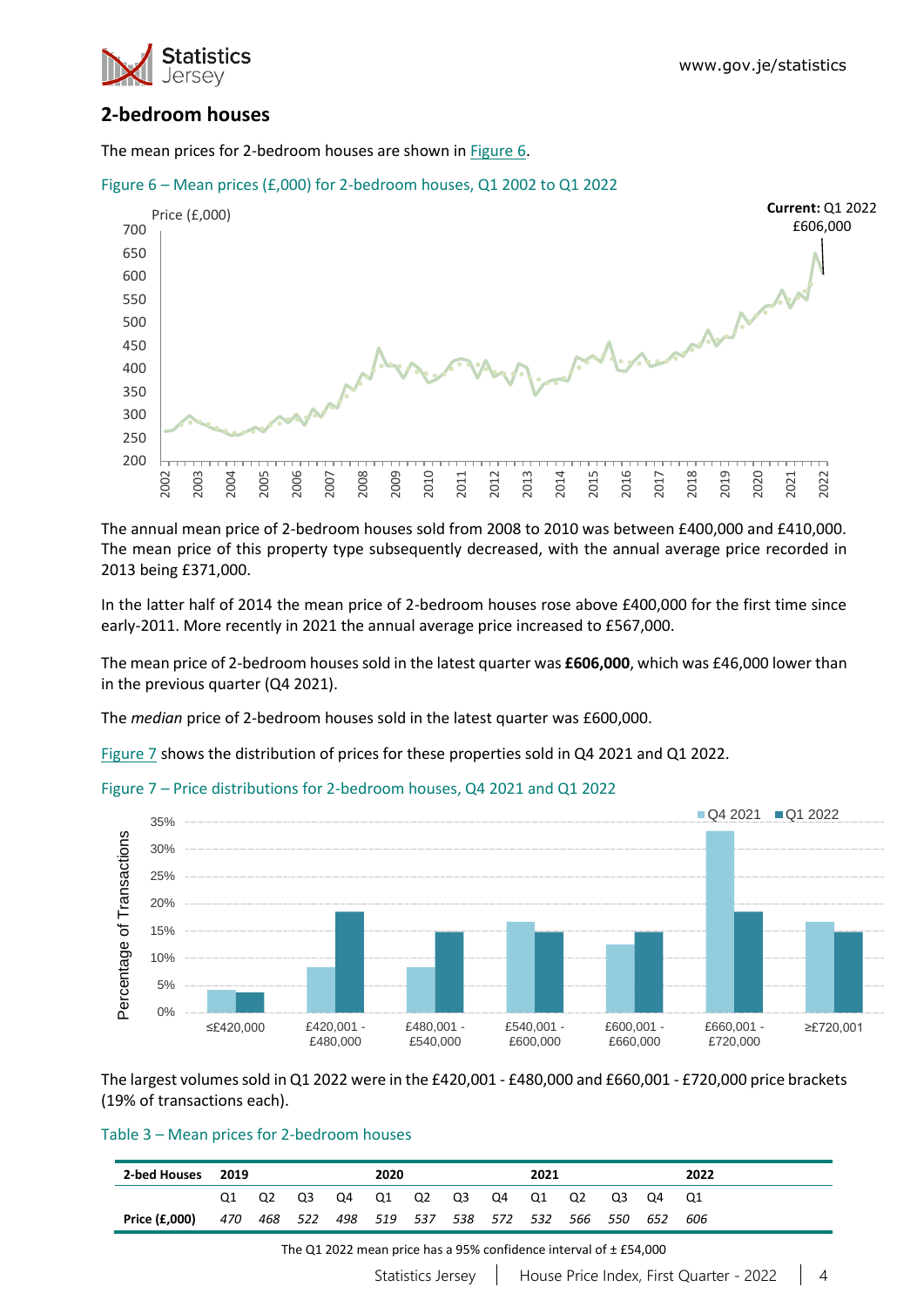

### **3-bedroom houses**

The mean prices for 3-bedroom houses are shown in [Figure 8.](#page-4-0)



<span id="page-4-0"></span>Figure 8 – Mean prices (£,000) for 3-bedroom houses, Q1 2002 to Q1 2022

After a period of considerable increase from 2006 to early 2008, the mean price of 3-bedroom houses remained relatively stable throughout the subsequent four-year period from 2008 to 2011, at between £510,000 and £520,000.

At the end of 2011 the mean price of this property type fell below £500,000 for the first time since 2007. In Q1 2019 the mean price rose above £600,000 and has since continued to increase, with the annual average in 2021 being £803,000.

The mean price of 3-bedroom houses sold in the latest quarter was **£898,000**, which was £37,000 higher than in Q4 2021 and was the highest mean price for this property type recorded to date.

The *median* price of 3-bedroom houses sold in the latest quarter was £819,000.

[Figure 9](#page-4-1) shows the distribution of prices for these properties sold in Q4 2021 and Q1 2022.



#### <span id="page-4-1"></span>Figure 9 – Price distributions for 3-bedroom houses, Q4 2021 and Q1 2022

The largest volume sold in Q1 2022 (24% of transactions) was in the £740,001 - £820,000 price bracket.

#### Table 4 – Mean prices for 3-bedroom houses

| 3-bed Houses 2019 |     |     |     |             | 2020 |    |     |     | 2021 |     |       |         | 2022 |
|-------------------|-----|-----|-----|-------------|------|----|-----|-----|------|-----|-------|---------|------|
|                   |     | Q2  | Q3  | Q4          | Q1   | Q2 | Q3  | Q4  | Q1   | Q2  | Q3    | . Q4    |      |
| Price (£,000)     | 620 | 627 | 633 | 656 649 634 |      |    | 687 | 687 | 709  | 806 | - 808 | 861 898 |      |

The Q1 2022 mean price has a 95% confidence interval of ± £74,000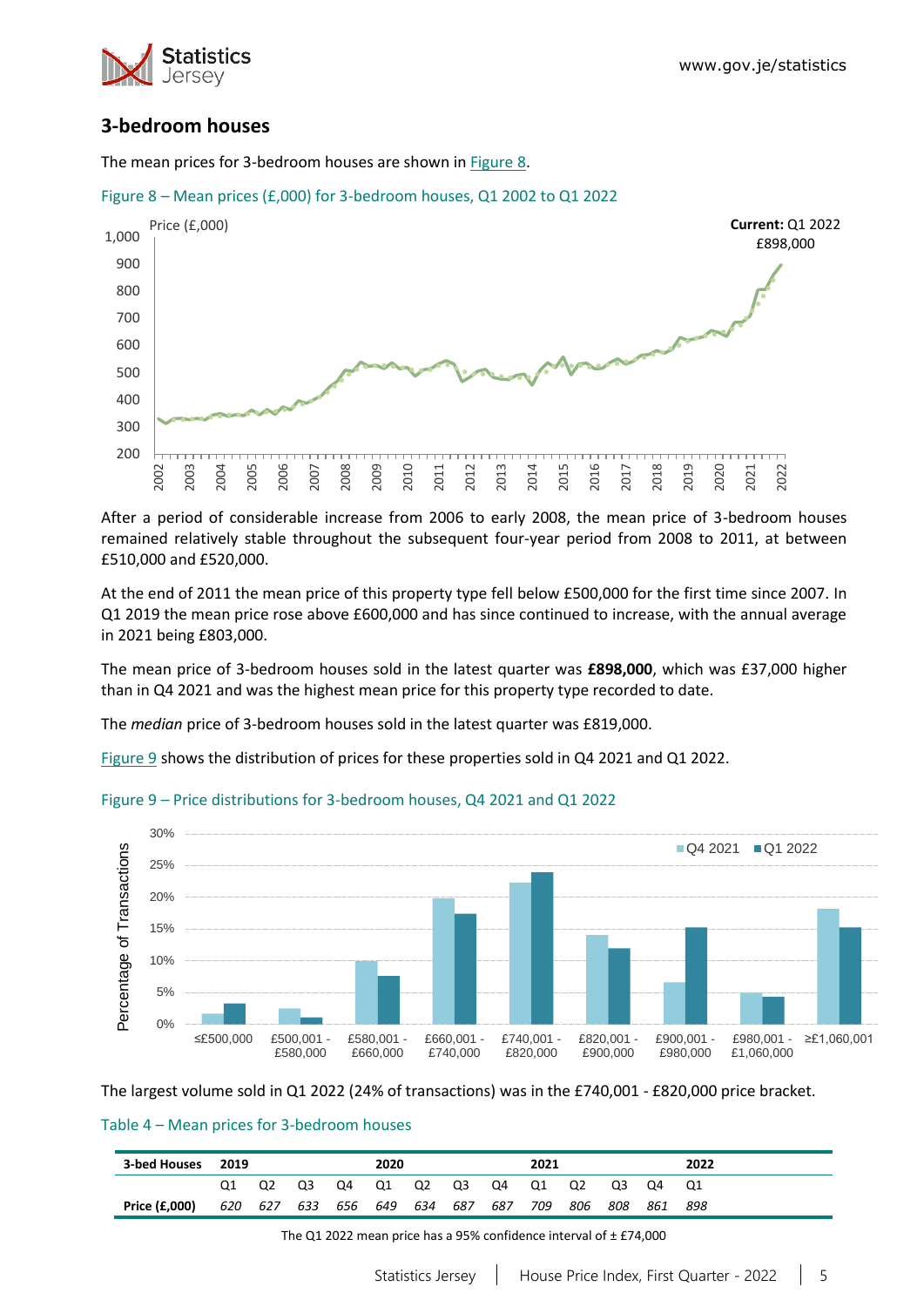

# **4-bedroom houses**

The mean prices for 4-bedroom houses are shown in [Figure 10.](#page-5-0)

<span id="page-5-0"></span>



Although this category of property has seen some volatility in price on a quarterly basis, the mean price of this property type generally remained above £700,000 between 2008 and 2015. Since then the average price has increased; with mean prices exceeding £800,000 in Q1 2016, £900,000 in Q1 2018 and then exceeding £1,000,000 in Q4 2019. The annual average in 2021 was £1,256,000.

The mean price of 4-bedroom houses sold in the latest quarter was **£1,166,000**, which was £173,000 lower than in the previous quarter (Q4 2021).

The *median* price of 4-bedroom houses sold in the latest quarter was £1,110,000.

[Figure 11](#page-5-1) shows the distribution of prices for these properties sold in Q4 2021 and Q1 2022.

### <span id="page-5-1"></span>Figure 11 – Price distributions for 4-bedroom houses, Q4 2021 and Q1 2022



The largest volume sold in Q1 2022 (33% of transactions) was in the greater than £1,350,000 price bracket.

#### Table 5 – Mean prices for 4-bedroom houses

| 4-bed Houses  | 2019 |                |     |       | 2020 |       |     |       | 2021  |       |       |       | 2022  |
|---------------|------|----------------|-----|-------|------|-------|-----|-------|-------|-------|-------|-------|-------|
|               |      | Q <sub>2</sub> | Q3  | Q4    | Q1   | Q2    | Q3  | Q4    | Q1    | Q2    | Q3    | Q4    | Q1    |
| Price (£,000) | 985  | 918            | 917 | 1,035 | 934  | 1,067 | 955 | 1,164 | 1,134 | 1,277 | 1,220 | 1,339 | 1,166 |

The Q1 2022 mean price has a 95% confidence interval of ± £165,000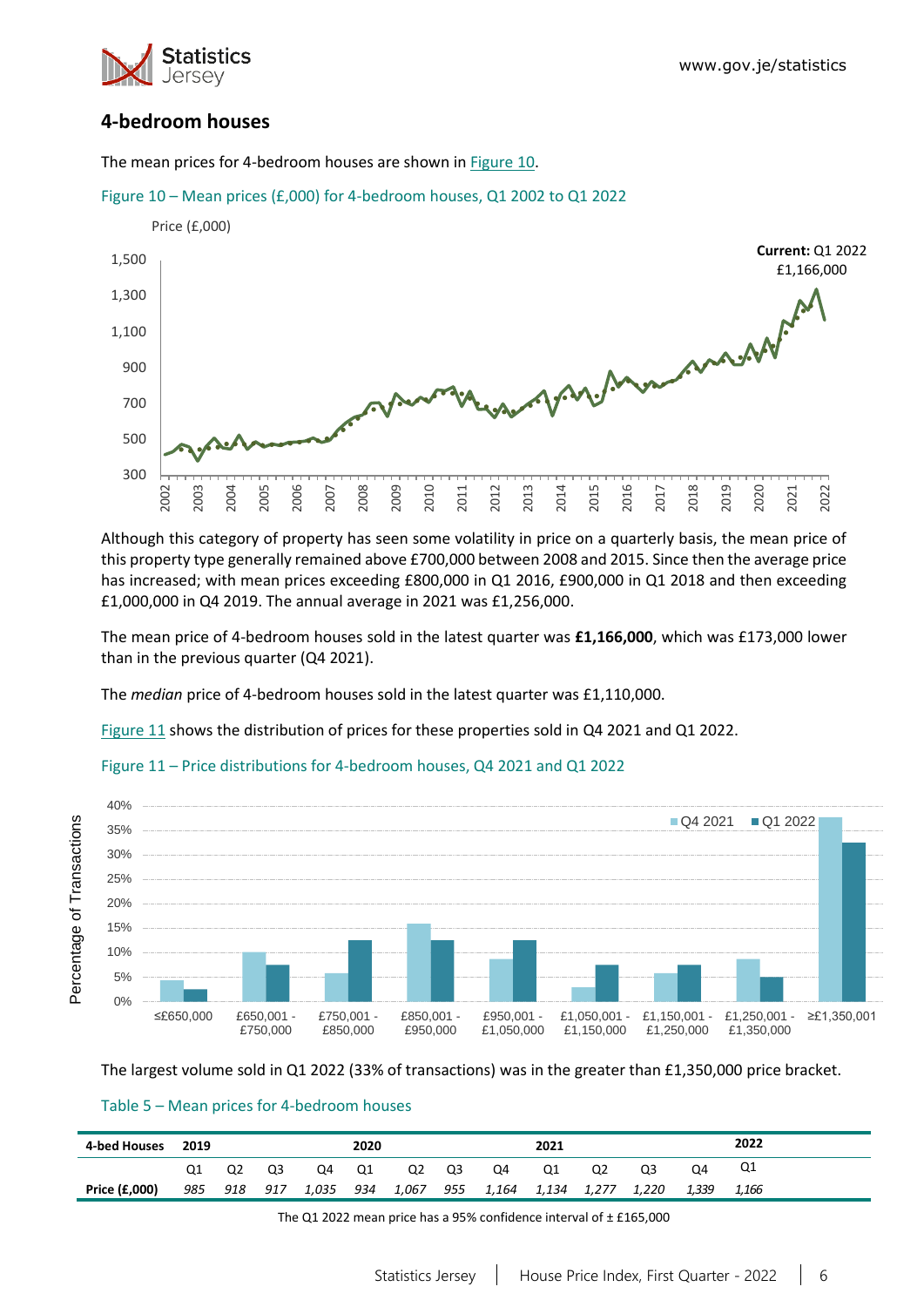

# **All individual property types**

The mean prices of the individual categories of dwelling over the period from 2002 to date are shown in [Figure 12.](#page-6-0)



<span id="page-6-0"></span>

In the latest quarter:

- 2- bedroom houses and 4- bedroom houses saw their mean price decrease compared to the previous quarter
- 1-bedroom flats were at their joint-highest mean price seen to date, £339,000
- 2-bedroom flats were at their highest mean price seen to date, £519,000
- 3-bedroom houses were at their highest mean price seen to date, £898,000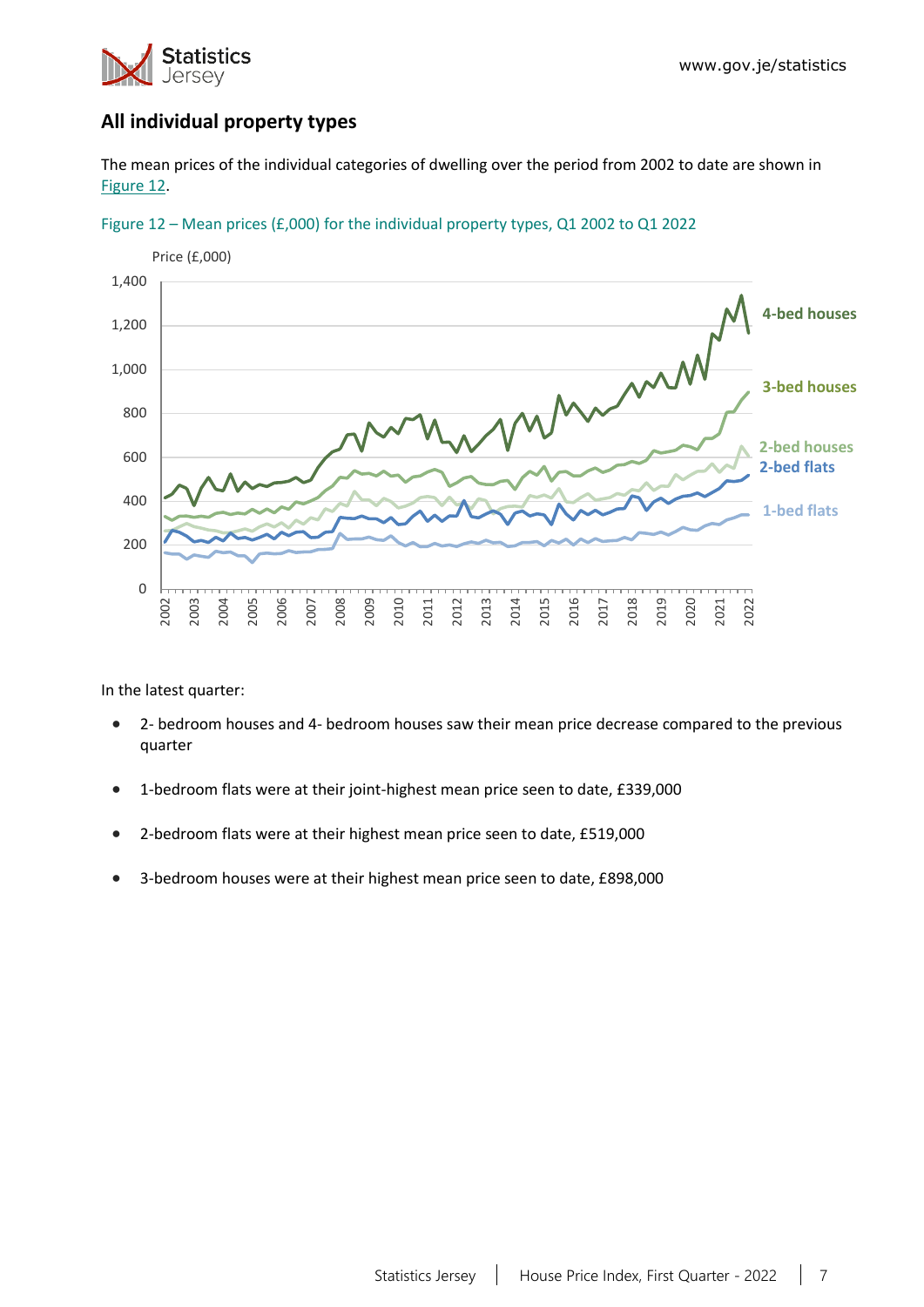

# **Turnover**

In Q1 2022, 339 HPI eligible properties (see [Note 2\)](#page-10-0) were sold in Jersey<sup>1</sup>. A degree of caution is required in making direct comparisons between quarters due to the variation in the frequency of sittings of the Royal Court and due to seasonal variations. Nevertheless, the number of properties sold in Q1 2022 was:

- 5% higher than Q1 2021, corresponding to 17 additional properties sold
- 31% lower than in the previous quarter, Q4 2021, corresponding to 153 fewer properties sold



Figure 13 – Number of dwellings included in the Jersey House Price Index by property type

### Table 6 – Number of dwellings included in the Jersey House Price Index by property type

|      |                   | <b>Flats</b> |       |       | <b>Houses</b> |       |              | Court           |
|------|-------------------|--------------|-------|-------|---------------|-------|--------------|-----------------|
|      |                   | 1-bed        | 2-bed | 2-bed | 3-bed         | 4-bed | <b>Total</b> | <b>Sittings</b> |
| 2020 | Q1                | 63           | 74    | 30    | 87            | 45    | 299          | 12              |
|      | Q <sub>2</sub>    | 49           | 53    | 22    | 58            | 20    | 202          | 12              |
|      | Q <sub>3</sub>    | 108          | 103   | 33    | 132           | 62    | 438          | 13              |
|      | Q4                | 99           | 110   | 59    | 121           | 68    | 457          | 13              |
|      | <b>Total 2020</b> | 319          | 340   | 144   | 398           | 195   | 1,396        | 50              |
| 2021 | Q1                | 68           | 91    | 35    | 83            | 45    | 322          | 12              |
|      | Q <sub>2</sub>    | 103          | 123   | 50    | 101           | 95    | 472          | 12              |
|      | Q3                | 67           | 114   | 40    | 93            | 65    | 379          | 13              |
|      | Q4                | 147          | 131   | 24    | 121           | 69    | 492          | 13              |
|      | <b>Total 2021</b> | 385          | 459   | 149   | 398           | 274   | 1,665        | 50              |
| 2022 | Q1                | 96           | 84    | 27    | 92            | 40    | 339          | 12              |

In Q1 2022 share transfer transactions (se[e Note 3\)](#page-10-1) accounted for 45% of all eligible flat sales, a slightly lower proportion to that recorded in calendar year 2021 (47%).

<sup>&</sup>lt;sup>1</sup> Due to methodological changes this figure is not directly comparable to those published in reports prior to Q1 2020; Appendix E of th[e Q1 2020 report](https://www.gov.je/SiteCollectionDocuments/Government%20and%20administration/R%20House%20Price%20Index%20Q1%202020%2020200521%20SJ.pdf) provides details of these changes and an analysis of the effect which the introduced changes would have had in prior years.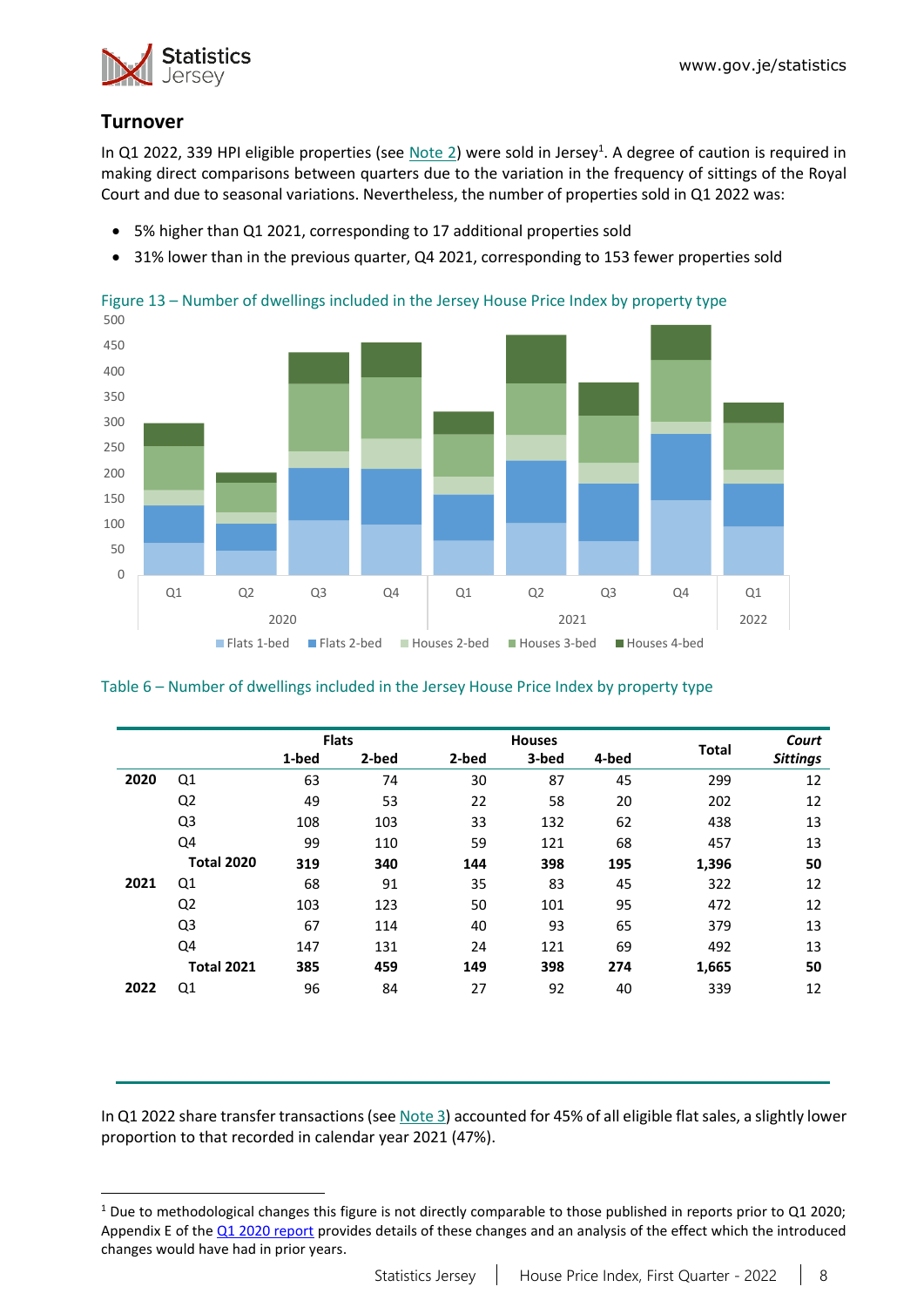

# **Housing Market Activity**

The Housing Market Activity Index (HMAI) measures the total market activity of 1- and 2-bedroom flats and 2-, 3- and 4-bedroom houses in Jersey (see [Note 8\)](#page-11-2). The index includes share transfer properties. [Figure 14](#page-8-0) shows the HMAI from 2002 to date as a rolling four-quarter average (se[e Note 6](#page-11-0) and [Appendix A\)](#page-12-0).

### <span id="page-8-0"></span>Figure 14 – Jersey Housing Market Activity Index





On a **rolling four-quarter basis**, the total activity of the Jersey housing market during the year ending Q1 2022 was 4% higher compared with the year ending Q4 2021 and was 39% higher than in the corresponding quarter of 2021 (Q1 2021).

A degree of caution is required in making comparisons between quarters due to seasonal variations. Nevertheless, on a **quarterly** basis, total market activity in Q1 2022 was:

- 32% lower than that in the previous quarter (Q4 2021)
- 22% higher than in the corresponding quarter of 2021 (Q1 2021)

### **Comparison with Guernsey**

Calculated using the methodology implemented in Guernsey<sup>2</sup>, the mix-adjusted average price of properties sold in Jersey in the most recent quarter was £725,000. This figure is £152,000 higher than the mix-adjusted average price of Local Market properties sold in Guernsey of £573,000.

In Guernsey, the mix-adjusted average purchase price for Local Market properties in Q1 2022 was 4% higher than in the previous quarter and 12% higher than in the corresponding quarter of 2021.

Turnover in Guernsey during the first quarter of 2022 was 15% lower than in the previous quarter and 19% higher than in the corresponding quarter of 2021.

<sup>&</sup>lt;sup>2</sup> The Guernsey House Price Index mix-adjusts using arithmetic means and stock weightings. The Jersey House Price Index mix-adjusts using geometric means and 3-year turnover weights (se[e Note 4](#page-10-2) an[d Note 5\)](#page-10-3). For the purposes of this comparison, the Guernsey methodology has been used to create a comparable figure for Jersey.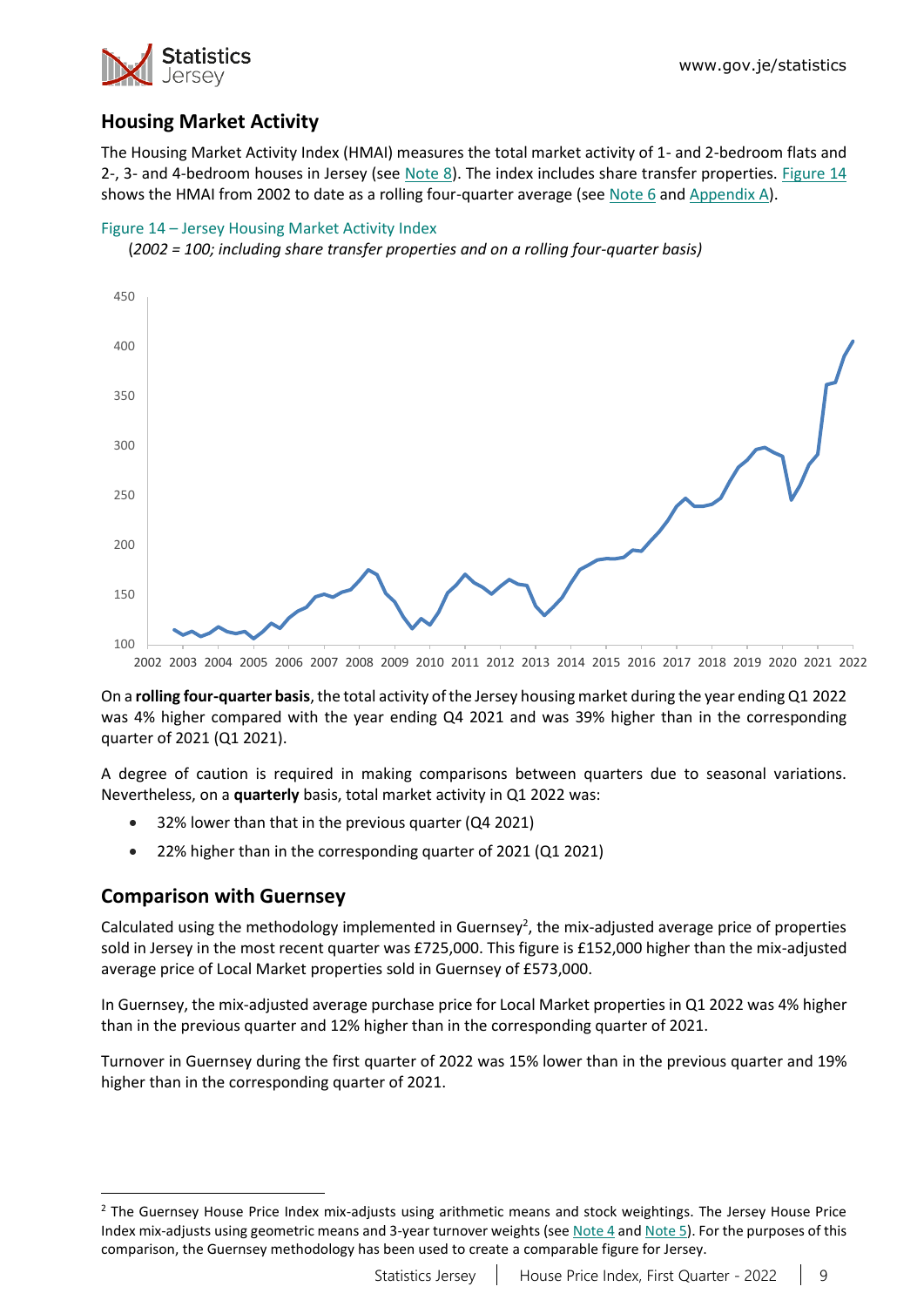



#### Figure 15 – Comparable (mix-adjusted) house prices in Guernsey and Jersey; Q1 2010 – Q1 2022

# **Comparison with United Kingdom**

The UK House Price Index<sup>3</sup> in the first quarter of 2022 (January to March 2022) was 11% higher on an annual basis (non-seasonally adjusted) and was 4% higher on a quarterly basis (compared with Octoberto December 2021, seasonally adjusted). On a rolling four-quarter basis, the mix-adjusted index for the UK was 3% higher compared with the previous quarter.

The mix-adjusted average prices of dwellings sold in the UK (overall and by region) in the latest quarter are shown in [Table 7.](#page-9-0)

|                               | Q1 2022 |
|-------------------------------|---------|
| Jersey                        | 660     |
| UK                            | 277     |
| <b>England</b>                | 296     |
| <b>Wales</b>                  | 206     |
| <b>Scotland</b>               | 182     |
| <b>Northern Ireland</b>       | 165     |
| London                        | 525     |
| South East (excluding London) | 382     |
| East                          | 344     |
| South West                    | 312     |
| West Midlands (region)        | 238     |
| <b>East Midlands</b>          | 238     |
| Yorkshire & The Humber        | 198     |
| North West                    | 204     |
| North East                    | 153     |

<span id="page-9-0"></span>Table 7 – Mix-adjusted average prices in Jersey and the UK (in £,000's)

The mix-adjusted average price for Jersey was greater than that of London and more than twice that of the UK and England.

<sup>&</sup>lt;sup>3</sup> Contains HM Land Registry data © Crown copyright and database right 2017. This data is licensed under the Open Government Licence v3.0. Quarterly averages are calculated by Statistics Jersey from the published data for these comparisons.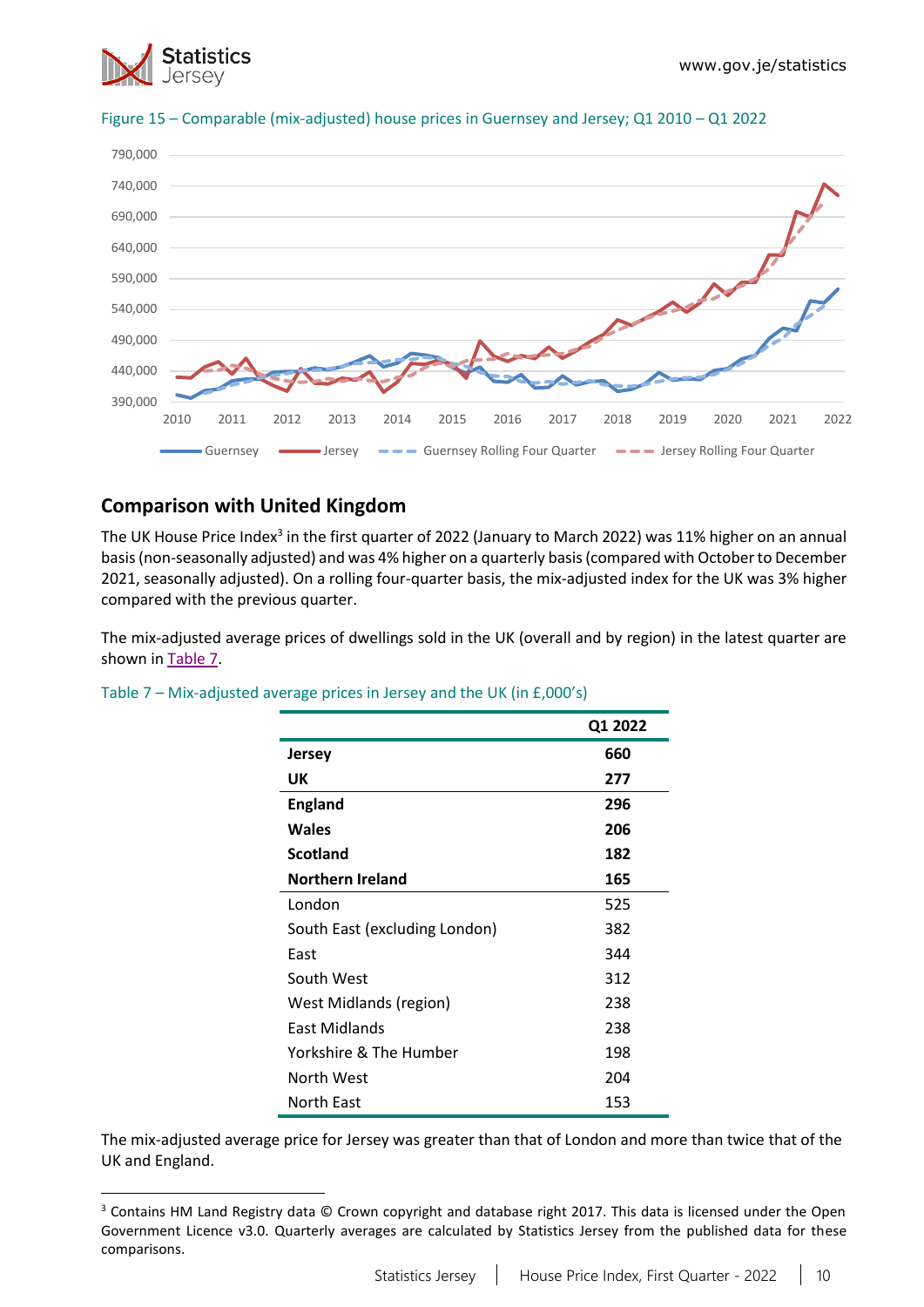

### **Notes**

#### 1. Data sources:

The principal data sources on the transaction prices of property sales used in the Jersey House Price Index are:

- the Public Registry Index and Document Enrolment (PRIDE) database for freehold and flying freehold properties transacted through the Royal Court;
- Revenue Jersey for share transfer transactions.

The above price data are supplemented by information on the type and size of each property sourced from estate agent advertisement brochures and planning documents as well as information provided by the Island's Parishes and Customer and Local Services.

### <span id="page-10-0"></span>2. Excluded properties:

Derelict buildings, commercial properties with associated residential units, apparent intra-family transactions, age-restricted properties, properties sold via the housing gateway and properties designated solely for purchase by first-time buyers are excluded from the final data set from which the average prices and the Index are determined. Furthermore, due to the small numbers of properties and high variability of prices, the following categories of dwelling are also excluded: bedsits; 3- or more bedroom flats; 1- and 5 or more bedroom houses; and multi-dwelling properties. New dwellings, other than those removed by the above exclusion criteria, are implicitly included in the final data set.

### <span id="page-10-1"></span>3. Share transfer transactions:

Sales occurring via share transfer are not processed through the Royal Court and hence do not appear in the PRIDE database. Price data are instead provided by Revenue Jersey. Share transfer transactions have constituted around three-fifths of all sales of flats since Q1 2002, with the proportion generally varying between half and three-quarters at the quarterly level as new developments come onto the market.

Although the transaction prices of properties purchased by share transfer were not included in the compilation of the Jersey House Price Index prior to Q1 2011, the Land Transaction Tax (LTT), which came into effect on  $1<sup>st</sup>$  January 2010, has enabled the transaction prices of properties purchased by share transfer to be recorded. Share transfer property transactions are therefore now incorporated in the compilation of the Jersey House Price Index.

In respect of these transactions, the value recorded in the Land Transaction Tax data will only reflect the value of the shares transferred that confer a right of occupation to a dwelling within their articles of association. They will therefore not include any transactions that do not relate to a dwelling, such as the separate sale of parking spaces and storage areas which may ordinarily be included in the sale price of other property types.

#### <span id="page-10-2"></span>4. Mix-adjusted average price

The mix-adjusted average price of dwellings is calculated by weighting together the geometric mean price for each of the following five categories: 1- and 2-bedroom flats; 2-, 3- and 4-bedroom houses ("houses" includes houses and bungalows). The resulting mix-adjusted average dwelling price (see [Note 5\)](#page-10-3) is converted into the Jersey House Price Index (based to 100 for calendar year 2002).

#### <span id="page-10-3"></span>5. Mix-adjustment:

In order that the average price in a given period is independent of the particular "mix" of properties sold in that period, a "mix-adjusted" average is calculated for each period by weighting each property type by a constant proportion.

Each year revised property-type weights are incorporated within each Q1 analysis, derived from the full preceding three-year period and including share transfer properties. In order to produce a continuous index series over time, the Q1 results are chain-linked.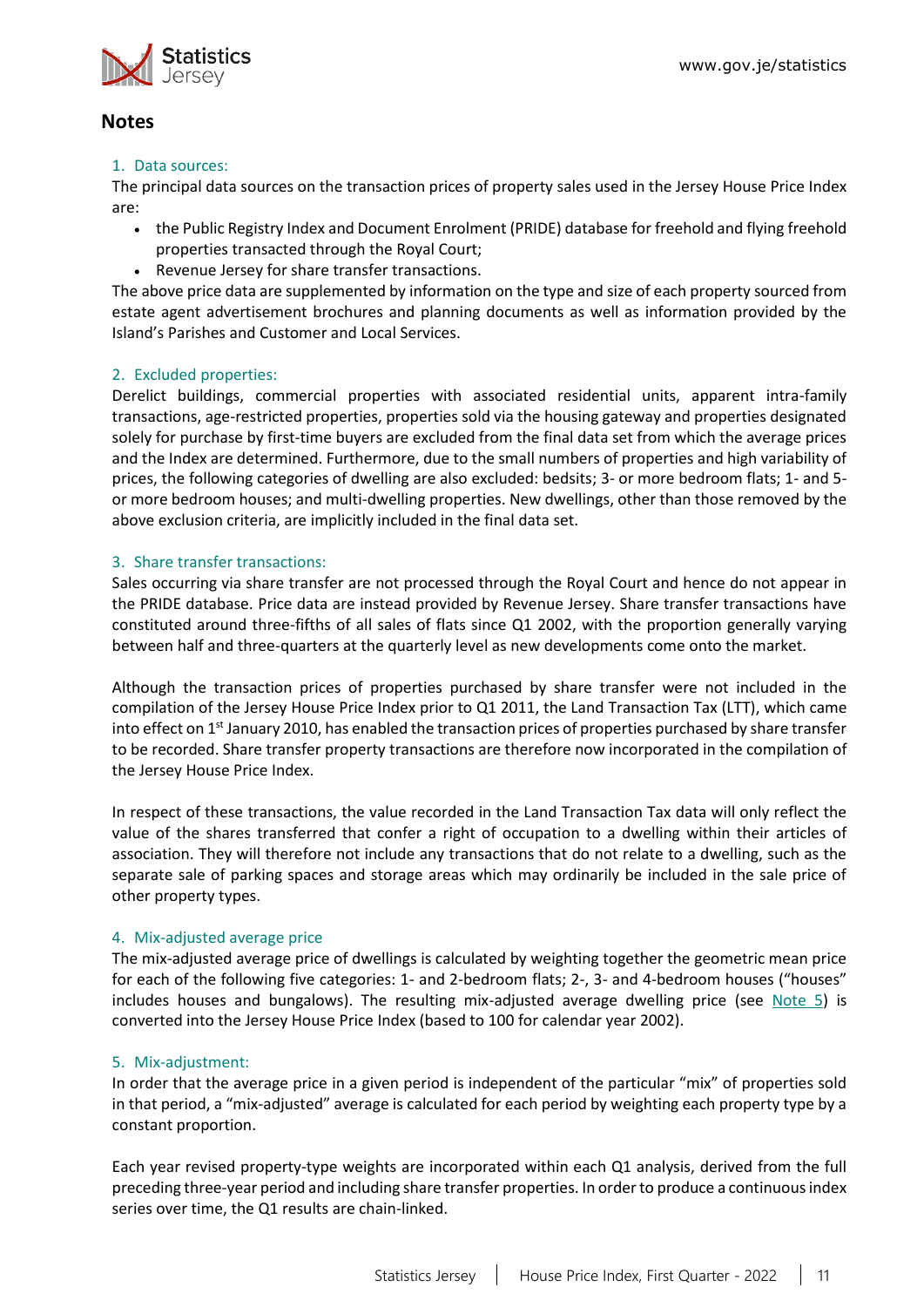

*It should be emphasised that, as a consequence of re-weighting, mix-adjusted mean prices will not be comparable between calendar years, although they will be comparable within each calendar year. In order to calculate change between years, the mix-adjusted index should be used.*

#### <span id="page-11-0"></span>6. Four-quarter rolling average

Due to the relatively low turnover of properties in Jersey, the mix-adjusted House Price Index is susceptible to fluctuations which occur due to variance in the mix of properties sold from one quarter to another, in terms of quality, location and age, particularly when a number of properties from a new development become available for purchase in the same period. Therefore, the average of four quarters (the quarter of interest itself, and the three prior) is calculated to provide an indication of the trend.

For the purposes o[f Figure 1,](#page-0-1) the depiction of the rolling average has been adjusted on the horizontal axis to be able to be compared to the HPI on a more consistent time basis.

### <span id="page-11-1"></span>7. Seasonal adjustment

Housing markets can, in principle, exhibit seasonal effects that affect property prices. In order to enable meaningful quarter-on-quarter comparison, the mix-adjusted house price index is seasonally adjusted using the Eurostat Demetra software package.

Seasonal adjustment is based on ongoing estimation of seasonal trends and as such is subject to revision. In order to ensure a reasonably stable series of data for the user, the seasonal model is revised once a year, in Q1, at which point the entire historic seasonally adjusted series will potentially be revised. These revisions are welcome as they derive from an expanded set of data and lead to better estimates of the seasonal pattern. Throughout the calendar year the most recent model will be utilised and therefore the quarterly figures will not be subject to revision.

All other figures presented in this report, are based on the non-seasonally adjusted measures, unless otherwise stated.

#### <span id="page-11-2"></span>8. Jersey Housing Market Activity Index

The Jersey Housing Market Activity Index is a derived index compiled from existing data sourced to produce the Jersey House Price Index and combines the mix-adjusted average price of dwellings sold in Jersey with the total number of transactions that occurs during the same period to provide an indication of the total market activity.

The principal data sources are therefore the same as utilised for the Jersey House Price Index, and the list of excluded properties is the same as listed in [Note 2](#page-10-0) above.

In respect of share transfer properties, whilst the individual share transfer transactions were not included in the compilation of the Jersey House Price Index prior to Q1 2011, the total number of transactions in each period were recorded via the share transfer consent process. This has allowed us to provide a full historical series back to Q1 2002, when the current House Price Index methodology commenced.

The nature of the Jersey property market is that the turnover of properties is susceptible to seasonal fluctuations and therefore to moderate such effects, the Index is presented on a rolling four-quarter basis.

#### <span id="page-11-3"></span>9. Additional inclusions

Appendix C and D of this report include sales which are excluded from the House Price Index, these being: age restricted properties; properties designated for first time buyers; properties sold via the housing gateway; bedsits; 3- or more bedroom flats; 1-bedroom houses; and 5- or more bedroom.

*Statistics Jersey 19 May 2022*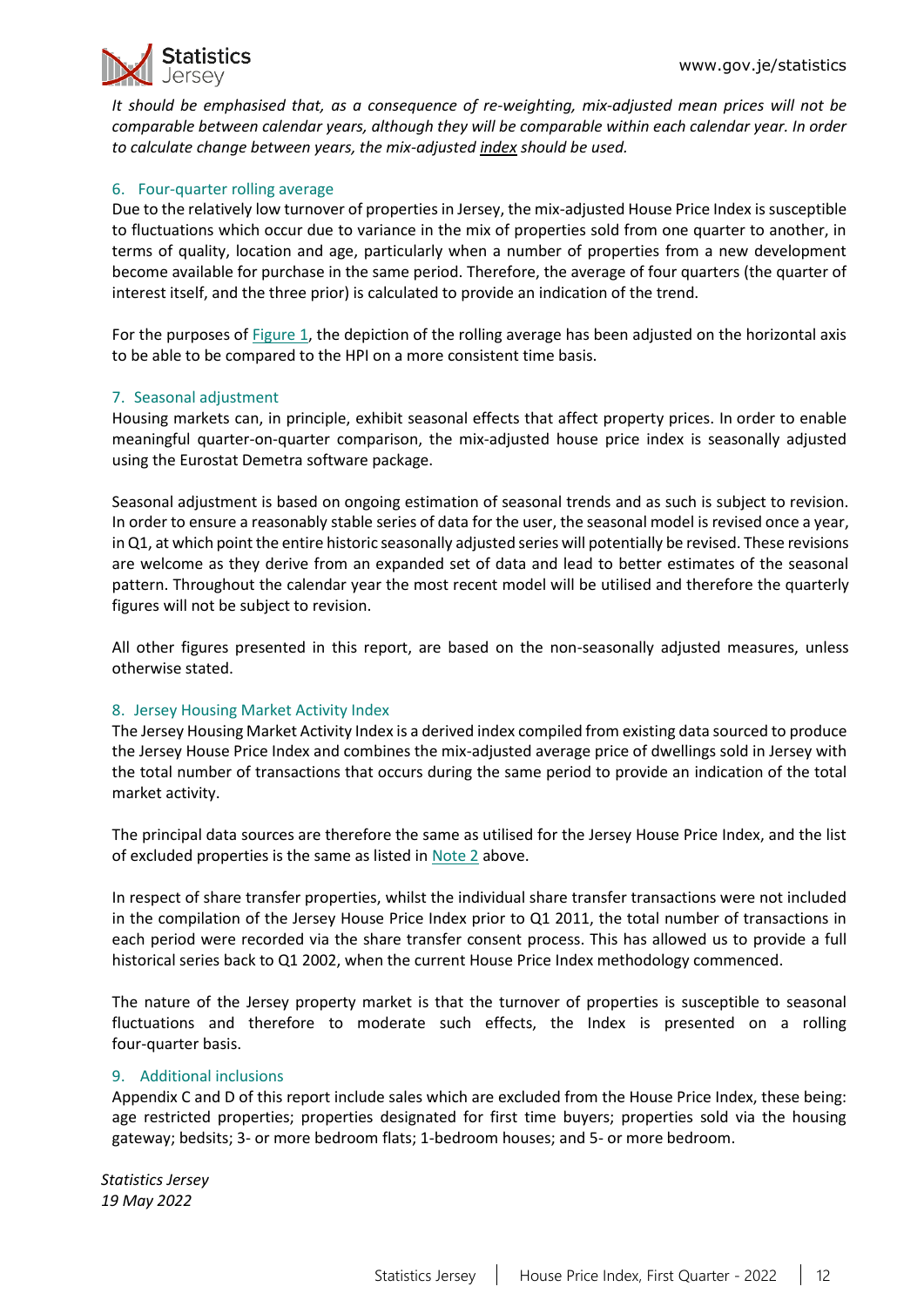

### <span id="page-12-0"></span>**Table A1 – Jersey House Price Indices** (including share transfer properties)

**Appendix A**

|      |                | <b>House Price</b><br>Index $(n.s.a.)$ | <b>HPI Rolling</b><br>four-quarter<br>average $(n.s.a.)$ | <b>HPI Seasonally</b><br>adjusted series | <b>Housing market</b><br>activity index<br>(n.s.a.) | <b>HMAI</b> rolling<br>four-quarter average<br>(n.s.a.) |
|------|----------------|----------------------------------------|----------------------------------------------------------|------------------------------------------|-----------------------------------------------------|---------------------------------------------------------|
| 2012 |                | 135.6                                  | 143.8                                                    | 137.4                                    | 179.8                                               | 159.1                                                   |
|      | Q1             |                                        |                                                          | 149.7                                    |                                                     |                                                         |
|      | Q2             | 151.1                                  | 141.9                                                    |                                          | 179.6                                               | 165.9                                                   |
|      | Q3             | 141.1                                  | 141.3                                                    | 139.6                                    | 147.7                                               | 161.2                                                   |
|      | Q4             | 136.8                                  | 141.1                                                    | 138.0                                    | 132.9                                               | 160.0                                                   |
| 2013 | Q1             | 142.7                                  | 142.9                                                    | 144.5                                    | 96.4                                                | 139.2                                                   |
|      | Q2             | 137.5                                  | 139.5                                                    | 136.0                                    | 142.2                                               | 129.8                                                   |
|      | Q <sub>3</sub> | 143.2                                  | 140.1                                                    | 142.0                                    | 182.2                                               | 138.4                                                   |
|      | Q4             | 134.9                                  | 139.6                                                    | 136.1                                    | 169.9                                               | 147.7                                                   |
| 2014 | Q1             | 138.0                                  | 138.4                                                    | 138.0                                    | 155.4                                               | 162.4                                                   |
|      | Q2             | 147.5                                  | 140.9                                                    | 152.0                                    | 195.6                                               | 175.7                                                   |
|      | Q <sub>3</sub> | 146.4                                  | 141.7                                                    | 144.1                                    | 201.4                                               | 180.6                                                   |
|      | Q4             | 147.1                                  | 144.7                                                    | 144.9                                    | 190.2                                               | 185.6                                                   |
| 2015 | Q1             | 144.8                                  | 146.4                                                    | 144.9                                    | 160.0                                               | 186.8                                                   |
|      | Q2             | 140.4                                  | 144.7                                                    | 144.5                                    | 195.0                                               | 186.7                                                   |
|      | Q3             | 158.2                                  | 147.6                                                    | 156.3                                    | 207.8                                               | 188.2                                                   |
|      | Q4             | 151.3                                  | 148.7                                                    | 149.3                                    | 219.0                                               | 195.5                                                   |
| 2016 | Q1             | 151.4                                  | 150.3                                                    | 151.2                                    | 155.3                                               | 194.3                                                   |
|      | Q2             | 151.8                                  | 153.2                                                    | 155.5                                    | 234.9                                               | 204.3                                                   |
|      | Q3             | 150.3                                  | 151.2                                                    | 149.2                                    | 246.3                                               | 213.9                                                   |
|      | Q4             | 155.5                                  | 152.2                                                    | 153.5                                    | 264.6                                               | 225.3                                                   |
| 2017 | Q1             | 151.8                                  | 152.3                                                    | 150.9                                    | 212.1                                               | 239.5                                                   |
|      | Q2             | 153.8                                  | 152.8                                                    | 157.3                                    | 267.5                                               | 247.6                                                   |
|      | Q <sub>3</sub> | 159.3                                  | 155.1                                                    | 159.2                                    | 213.9                                               | 239.5                                                   |
|      | Q4             | 164.3                                  | 157.3                                                    | 162.3                                    | 264.4                                               | 239.5                                                   |
| 2018 | Q1             | 170.6                                  | 162.0                                                    | 168.7                                    | 220.5                                               | 241.6                                                   |
|      | Q2             | 166.3                                  | 165.1                                                    | 169.9                                    | 291.9                                               | 247.7                                                   |
|      | Q <sub>3</sub> | 169.5                                  | 167.6                                                    | 170.5                                    | 280.6                                               | 264.4                                                   |
|      | Q4             | 174.7                                  | 170.3                                                    | 172.0                                    | 322.0                                               | 278.8                                                   |
| 2019 | Q1             | 177.5                                  | 172.0                                                    | 175.2                                    | 248.7                                               | 285.8                                                   |
|      | Q2             | 174.8                                  | 174.1                                                    | 178.5                                    | 335.3                                               | 296.6                                                   |
|      | Q <sub>3</sub> | 182.3                                  | 177.3                                                    | 184.4                                    | 288.1                                               | 298.5                                                   |
|      | Q4             | 190.7                                  | 181.3                                                    | 187.1                                    | 302.2                                               | 293.6                                                   |
| 2020 | Q1             | 186.9                                  | 183.7                                                    | 184.5                                    | 233.0                                               | 289.7                                                   |
|      | Q2             | 189.8                                  | 187.4                                                    | 193.5                                    | 159.9                                               | 245.8                                                   |
|      | Q <sub>3</sub> | 190.1                                  | 189.4                                                    | 193.2                                    | 347.3                                               | 260.6                                                   |
|      | Q4             | 202.3                                  | 192.3                                                    | 197.7                                    | 385.5                                               | 281.4                                                   |
| 2021 | Q1             | 204.0                                  | 196.6                                                    | 201.7                                    | 273.9                                               | 291.7                                                   |
|      | Q2             | 223.7                                  | 205.0                                                    | 227.4                                    | 440.3                                               | 361.8                                                   |
|      | Q <sub>3</sub> | 225.3                                  | 213.8                                                    | 229.0                                    | 356.1                                               | 364.0                                                   |
|      | Q4             | 239.2                                  | 223.0                                                    | 234.0                                    | 490.8                                               | 390.3                                                   |
| 2022 | Q1             | 236.6                                  | 231.2                                                    | 234.4                                    | 334.5                                               | 405.4                                                   |

*n.s.a. non-seasonally adjusted*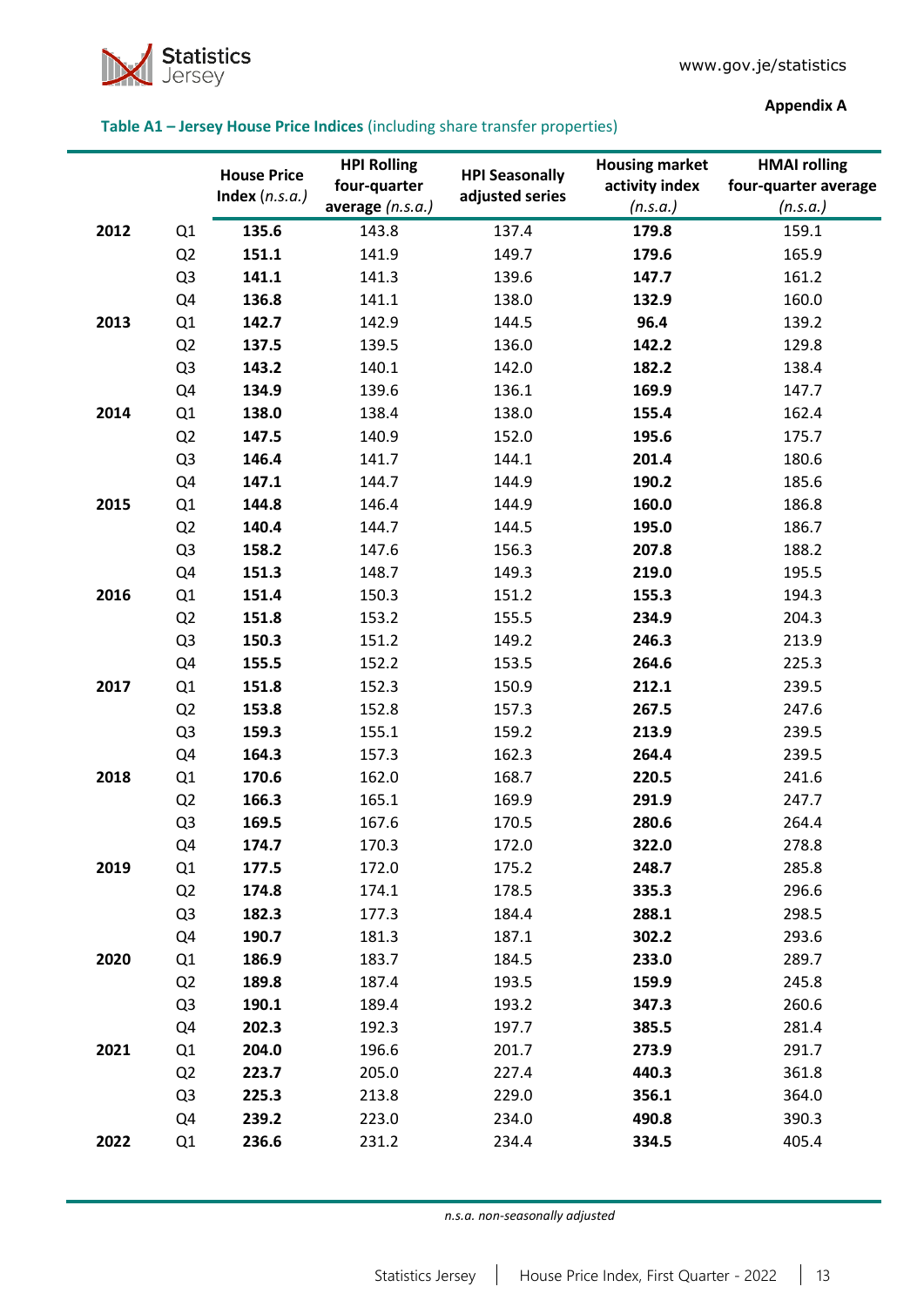

# **Jersey Private Sector Rental Index**

Statistics Jersey published a rental index from 2007 until 2012 using prices recorded by the Population Office. The index could not be produced for more than two years (from Q4 2012 to Q2 2015) following a change in law that meant the Population Office no longer recorded this data. Since June 2015 Statistics Jersey have produced the index using advertised rental prices collected from a variety of both internet and classified sources.

The resulting mix-adjusted average rental price is converted into the Jersey Private Sector Rental Index (based to 100 for calendar year 2002) and [Figure B1](#page-13-0) an[d Table B1](#page-14-0) below detail this index.



<span id="page-13-0"></span>Figure B1 – Jersey Private Sector Rental Index, Q1 2002 to Q1 2022 (*2002 = 100; non-seasonally adjusted)*

In the most recent quarter:

- on a rolling four-quarter basis, advertised rental prices in Jersey were 3% higher during the year ending Q1 2022 compared with the year ending Q4 2021
- advertised rental prices were 4% higher compared with the previous quarter
- advertised rental prices were 12% higher than in the corresponding quarter of 2021 (Q1 2021)

It should be noted that the rental index is subject to a degree of seasonality, with factors such as the availability of winter lettings and the availability of accommodation during the summer season affecting prices between individual quarters.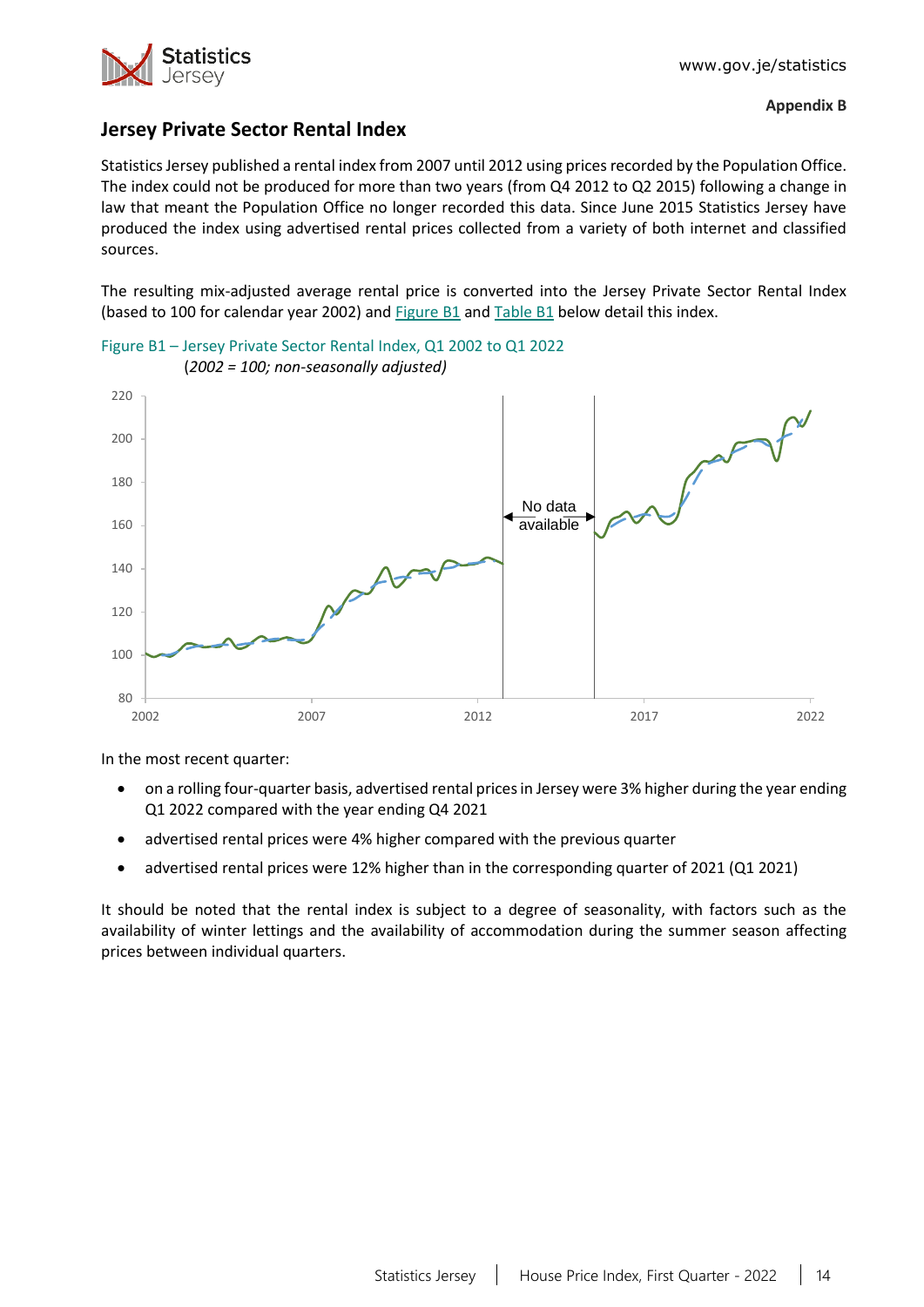<span id="page-14-0"></span>

|      |                |                   | <b>Rolling four-quarter</b> |
|------|----------------|-------------------|-----------------------------|
|      |                | Index             | average                     |
| 2008 | Q1             | 125.1             | 120.5                       |
|      | Q <sub>2</sub> | 129.9             | 124.2                       |
|      | Q3             | 128.9             | 125.7                       |
|      | Q4             | 128.9             | 128.2                       |
| 2009 | Q1             | 135.6             | 130.8                       |
|      | Q <sub>2</sub> | 140.7             | 133.5                       |
|      | Q3             | 131.7             | 134.2                       |
|      | Q4             | 133.9             | 135.5                       |
| 2010 | Q1             | 139.0             | 136.3                       |
|      | Q <sub>2</sub> | 139.0             | 135.9                       |
|      | Q3             | 139.6             | 137.9                       |
|      | Q4             | 134.7             | 138.1                       |
| 2011 | Q1             | 143.0             | 139.1                       |
|      | Q <sub>2</sub> | 143.5             | 140.2                       |
|      | Q3             | 141.6             | 140.7                       |
|      | Q4             | 142.0             | 142.5                       |
| 2012 | Q1             | 142.6             | 142.4                       |
|      | Q <sub>2</sub> | 145.2             | 142.9                       |
|      | Q3             | 144.1             | 143.5                       |
|      | Q4             | 142.3             | 143.6                       |
|      |                | No data available |                             |
|      |                |                   |                             |
| 2015 | Q3             | 156.9             | Not available               |
|      | Q4             | 154.6             | Not available               |
| 2016 | Q1             | 162.4             | Not available               |
|      | Q3             | 165.3             | 161.6                       |
|      | Q4             | 161.2             | 163.3                       |
| 2017 | Q1             | 164.9             | 163.9                       |
|      | Q <sub>2</sub> | 168.9             | 165.1                       |
|      | Q3             | 162.9             | 164.5                       |
|      | Q4             | 160.7             | 164.4                       |
| 2018 | Q1             | 164.4             | 164.2                       |
|      | Q <sub>2</sub> | 180.5             | 167.1                       |
|      | Q3             | 185.0             | 172.7                       |
|      | Q4             | 189.6             | 179.9                       |
| 2019 | Q1             | 189.7             | 186.2                       |
|      | Q <sub>2</sub> | 192.6             | 189.2                       |
|      | Q3             | 189.4             | 190.3                       |
|      | Q4             | 197.8             | 192.4                       |
| 2020 | Q1             | 198.4             | 194.6                       |
|      | Q <sub>2</sub> | 199.3             | 196.2                       |
|      | Q3             | 200.0             | 198.9                       |
|      | Q4             | 198.8             | 199.1                       |
| 2021 | Q1             | 190.0             | 197.0                       |
|      | Q <sub>2</sub> | 207.3             | 199.0                       |
|      | Q3             | 210.2             | 201.6                       |
|      | Q4             | 205.9             | 203.4                       |
| 2022 | Q1             | 213.2             | 209.2                       |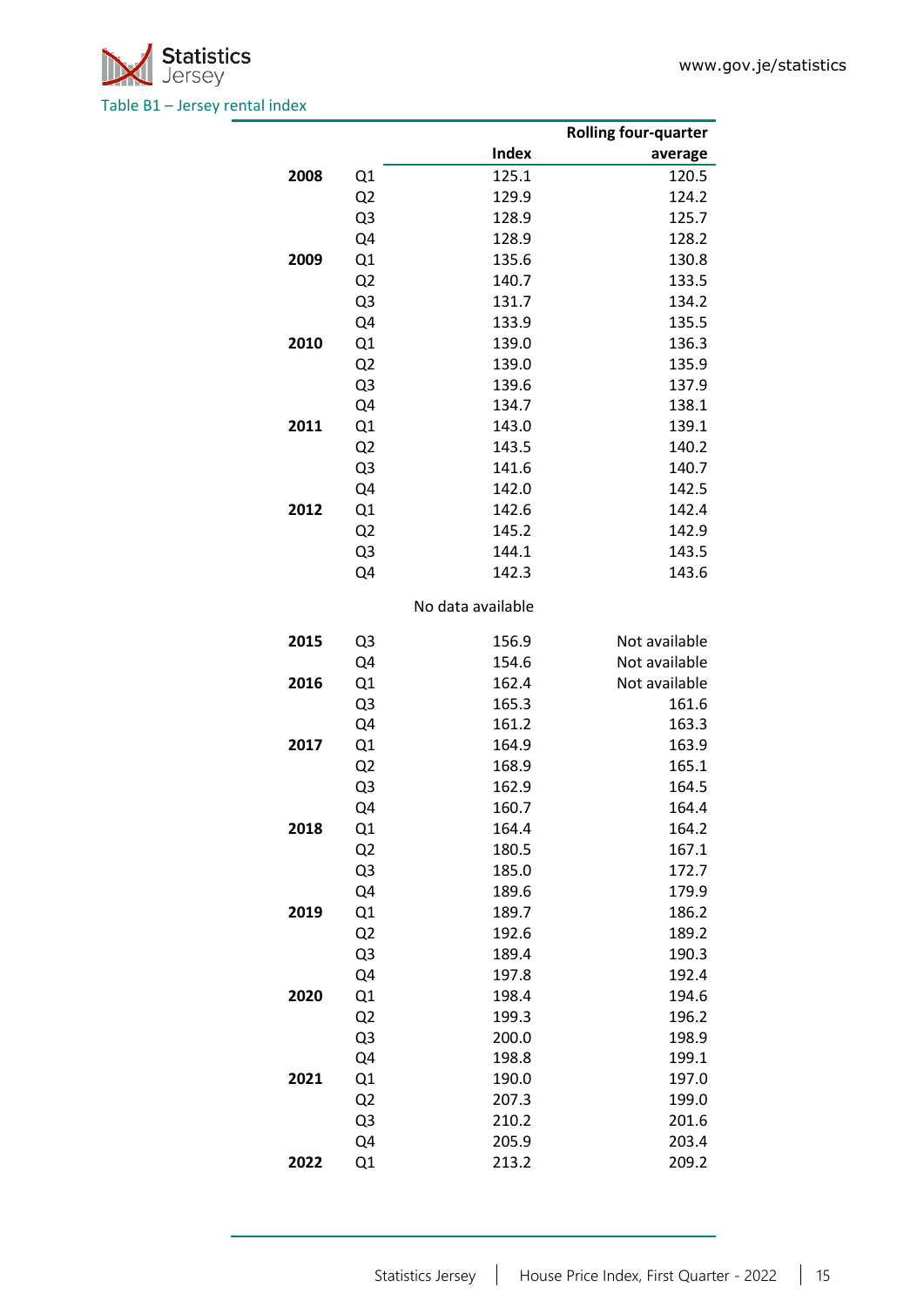

## **Loan Data**

Throughout this section "loan to value" refers to the percentage of a property transaction price that is accounted for by a loan<sup>4</sup>. For property transactions passed by the Royal Court, loan information is available from the Public Registry. Hence, for each transaction involving a loan, the loan to value ratio may be calculated and from the resulting distribution of all such transactions the mean and median loan to value ratio in a given period determined.

Several property types are included in this analysis which are not included in the Jersey House Price Index (see [Note](#page-11-3) 9). Share transfer properties are currently not included in this analysis.

### **Mean loan to value – Q1 2004 to Q1 2022**

[Figure C1](#page-15-0) shows the rolling four-quarter average of the mean loan to value of property transactions in Jersey during the period Q4 2004 to Q1 2022.



<span id="page-15-0"></span>Figure C1 – Rolling four-quarter mean of loan to value, Q4 2004 to Q1 2022; percentage

Prior to the global financial downturn in 2008, the loan to value ratio of property transactions in Jersey was greater than 75%. The ratio of loan to value then decreased to around two-thirds (67%) in 2009 and 2010. Since 2016, the loan to value ratio has been around 70%, with the rolling four-quarter average for Q1 2022 being 72%.

### **Median loan to value**

Guernsey calculates a median loan to value of property transactions for which a bond has been registered with the States of Guernsey Greffe. In Q1 2022, the *median* loan to value of such property transactions in Guernsey was 82%, compared with 75% in Jersey.

<sup>&</sup>lt;sup>4</sup> A hypothec as passed by the Royal Court.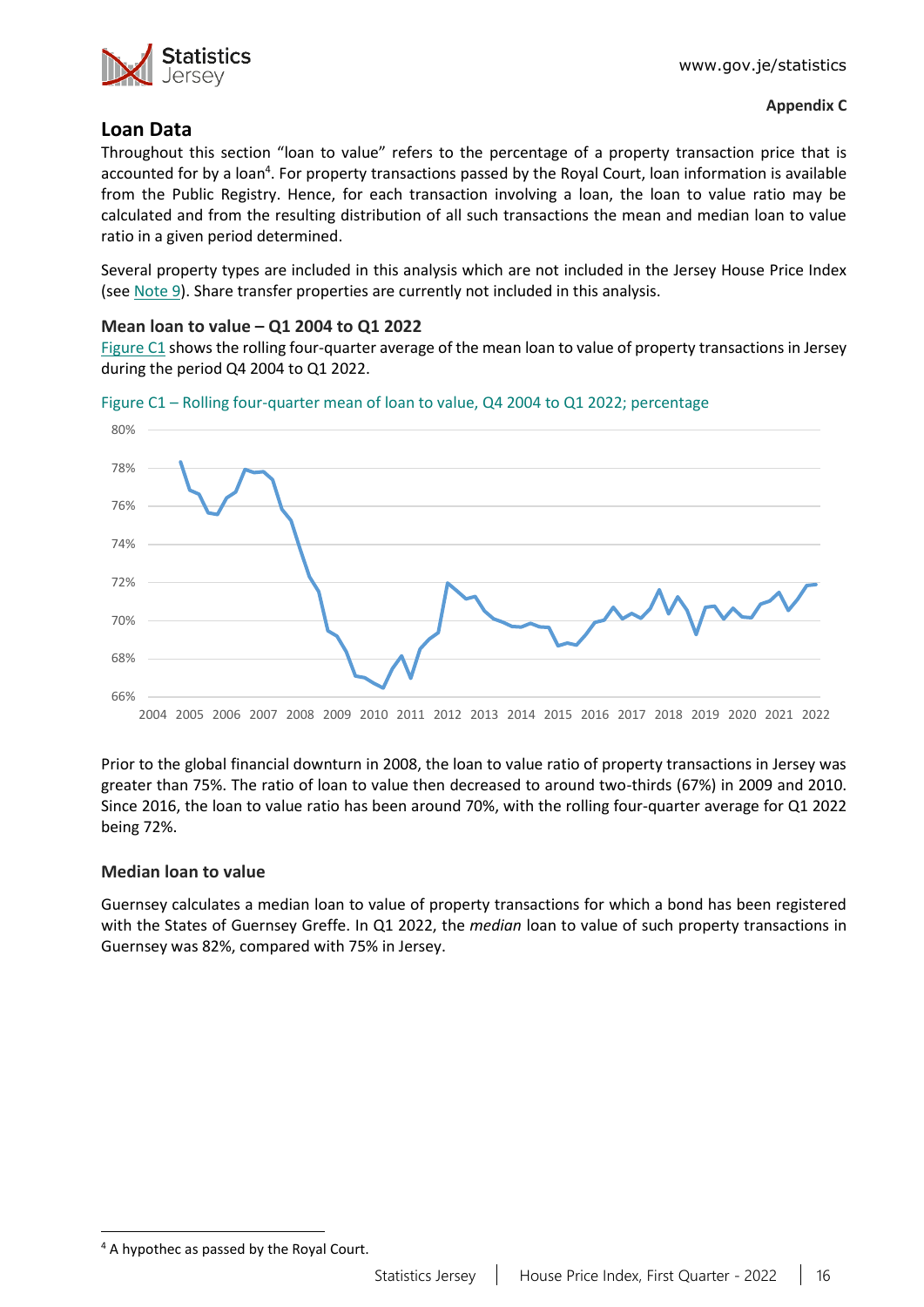

### **Movements within the housing market**

This section looks at the movements of households within the Jersey housing market and the difference in size (number of bedrooms) and cost of the properties between which they are moving. Both Royal Court and share transfer transactions are included in this analysis. Movements are tracked and matched using purchasers' names. In order for a match to be assigned, there needs to be both a sale and purchase within a set period; cases for which there are multiple purchases or multiple sales, by a single household, are excluded.

Several property types are included in this analysis which are not included in the Jersey House Price Index (see [Note 9\)](#page-11-3). Around a quarter of share transfer sellers were unknown, resulting in these figures being an underestimation of around 40 in the number of households moving.

In 2021, 430 sales were matched to 428 purchases<sup>5</sup>, comprising 208 households upsizing, 117 downsizing and 103 moving to a property of the same size<sup>6</sup>. These movements resulted in 101 more bedrooms being occupied by households.

In 2020, 460 sales were matched to 458 purchases<sup>5</sup>, comprising 220 households upsizing, 122 downsizing and 116 moving to a property of the same size<sup>7</sup>. These movements resulted in 132 more bedrooms being occupied by households.

The distribution of the change in size of property for 2021 and 2020 is shown in [Figure D1.](#page-16-0)



<span id="page-16-0"></span>Figure D1 – Distribution of the change in the number of bedrooms a household had after moving

The difference in price of the property being moved into, from the property a household is moving out of, can be analysed on an overall and a per bedroom basis. [Table D1](#page-16-1) shows this difference for upsizing households; [Table D2](#page-17-0) shows this difference for downsizing households.

#### <span id="page-16-1"></span>Table D1 – Upsizing households

|             |          | 2021     |               | 2020     |
|-------------|----------|----------|---------------|----------|
|             | Median   | Mean     | <b>Median</b> | Mean     |
| Overall     | £260,000 | £282,000 | £231,000      | £258,000 |
| Per bedroom | £204,000 | £214,000 | £170,000      | £202,000 |

<sup>&</sup>lt;sup>5</sup> The total number of sales is slightly different to that of purchases due to, for example, when two households are merging the change in number of bedrooms is treated separately for each household.

 $6$  These numbers do not include the additional approximately 40 households if all LTT sellers were known. These are estimated as an extra 30 upsizing and 10 moving to a property of a similar size.

<sup>&</sup>lt;sup>7</sup> These numbers do not include the additional approximately 30 households if all LTT sellers were known. These are estimated as an extra 20 upsizing and 10 moving to a property of a similar size.